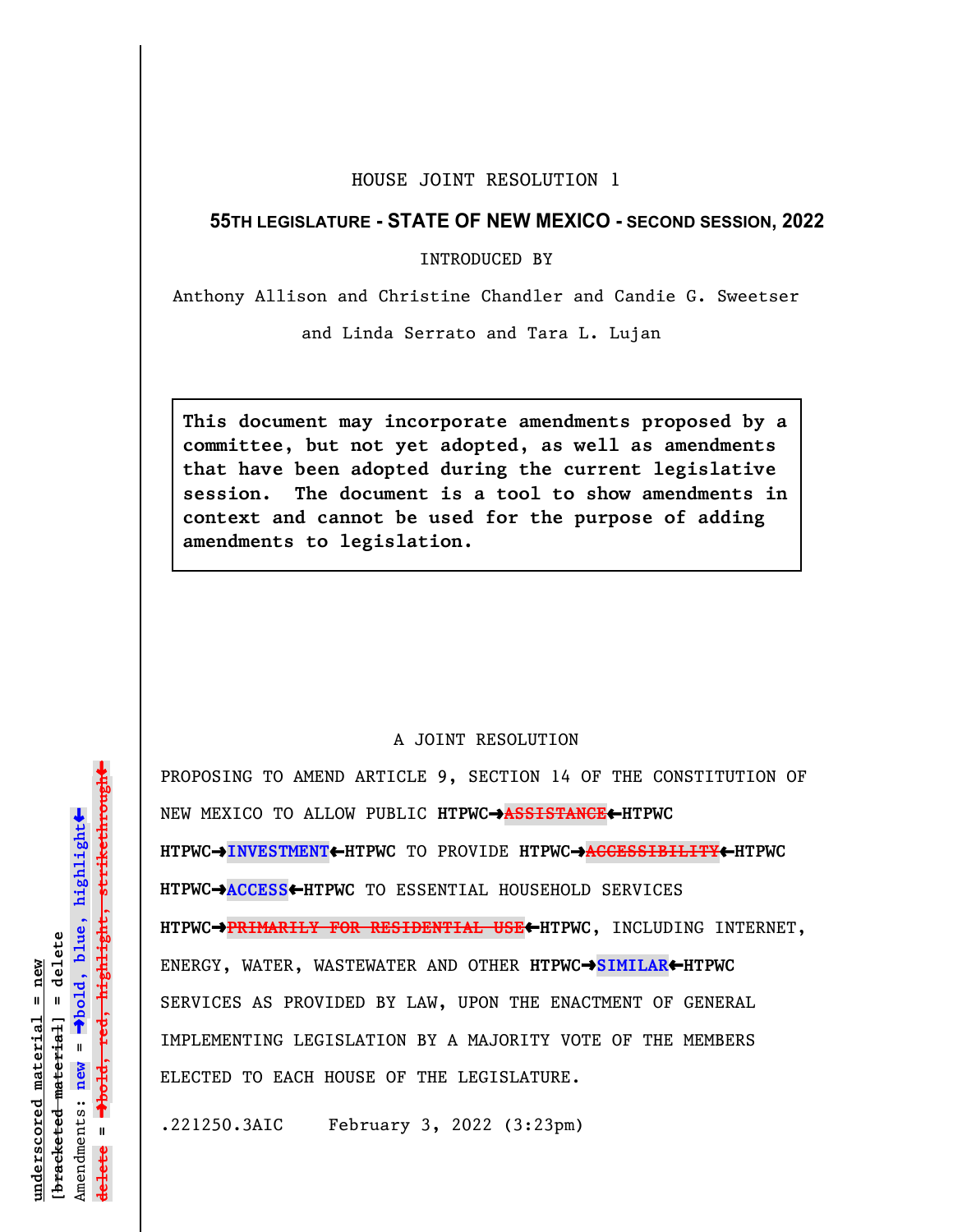BE IT RESOLVED BY THE LEGISLATURE OF THE STATE OF NEW MEXICO:

**SECTION 1.** It is proposed to amend Article 9, Section 14 of the constitution of New Mexico to read:

"Neither the state nor any county, school district or municipality, except as otherwise provided in this constitution, shall directly or indirectly lend or pledge its credit or make any donation to or in aid of any person, association or public or private corporation or in aid of any private enterprise for the construction of any railroad except as provided in Subsections A through  $[G]$  H of this section.

A. Nothing in this section prohibits the state or any county or municipality from making provision for the care and maintenance of sick and indigent persons.

B. Nothing in this section prohibits the state from establishing a veterans' scholarship program for Vietnam conflict veterans who are post-secondary students at educational institutions under the exclusive control of the state by exempting such veterans from the payment of tuition. For the purposes of this subsection, a "Vietnam conflict veteran" is any person who has been honorably discharged from the armed forces of the United States, who was a resident of New Mexico at the original time of entry into the armed forces from New Mexico or who has lived in New Mexico for ten years or more and who has been awarded a Vietnam campaign medal for service in the armed forces of this country in Vietnam during

.221250.3AIC February 3, 2022 (3:23pm)

 $- 2 -$ 

 $\ddag$ º**bold, red, highlight, strikethrough**  $\ddot{\bullet}$ º**bold, blue, highlight** bracketed material = delete **[bracketed material] = delete** inderscored material = new **underscored material = new** Amendments: new = Amendments: **new** = **delete =**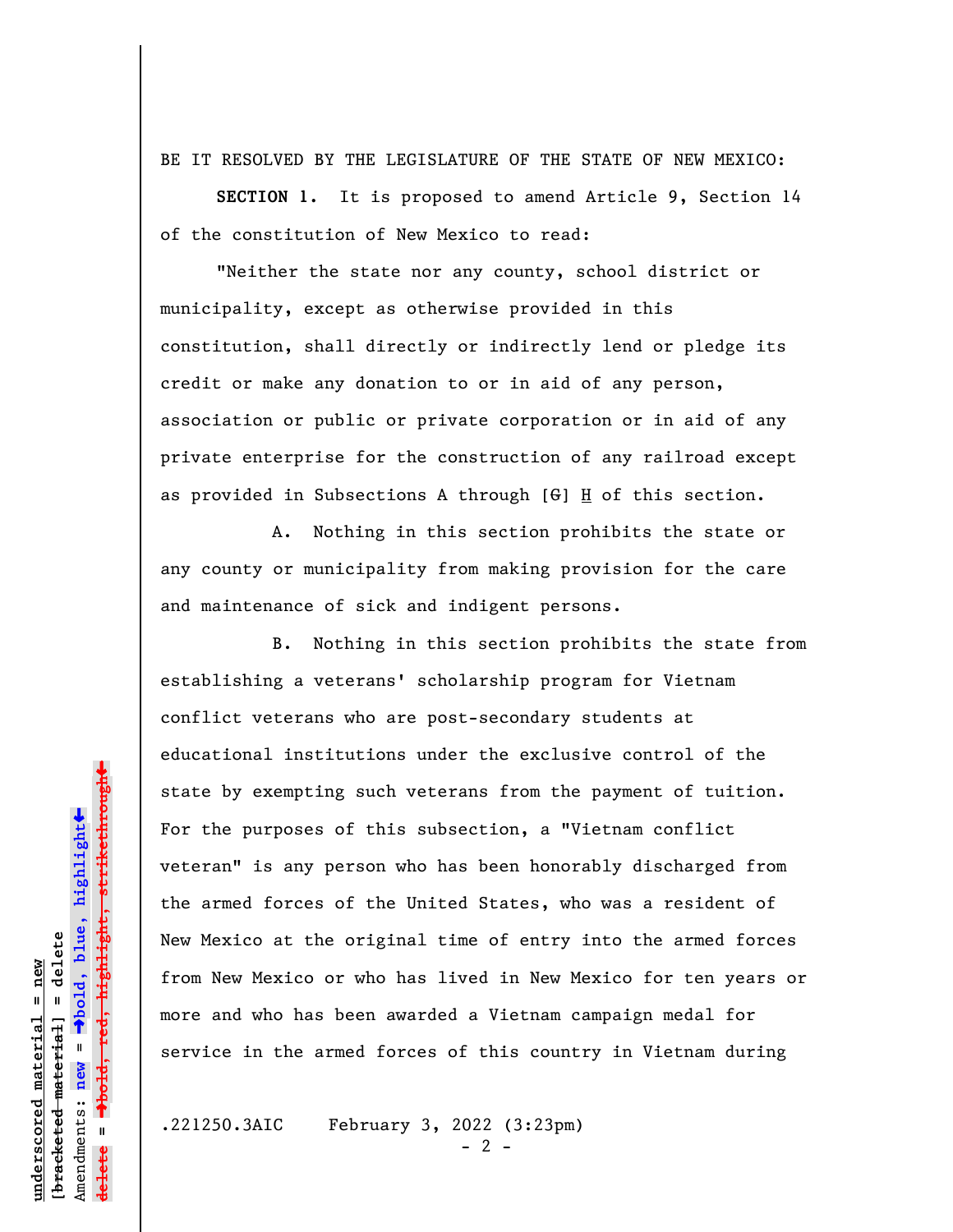the period from August 5, 1964 to the official termination date of the Vietnam conflict as designated by executive order of the president of the United States.

C. The state may establish by law a program of loans to students of the healing arts, as defined by law, for residents of the state who, in return for the payment of educational expenses, contract with the state to practice their profession for a period of years after graduation within areas of the state designated by law.

D. Nothing in this section prohibits the state or a county or municipality from creating new job opportunities by providing land, buildings or infrastructure for facilities to support new or expanding businesses if this assistance is granted pursuant to general implementing legislation that is approved by a majority vote of those elected to each house of the legislature. The implementing legislation shall include adequate safeguards to protect public money or other resources used for the purposes authorized in this subsection. The implementing legislation shall further provide that:

(1) each specific county or municipal project providing assistance pursuant to this subsection need not be approved by the legislature but shall be approved by the county or municipality pursuant to procedures provided in the implementing legislation; and

(2) each specific state project providing assistance pursuant to this subsection shall be approved by

.221250.3AIC February 3, 2022 (3:23pm)

 $3 -$ 

»º**bold, red, highlight, strikethrough**  $\rightarrow$ bold, red, highlight, strikethrough  $\ddot{\bullet}$ º**bold, blue, highlight** bracketed material] = delete **[bracketed material] = delete** inderscored material = new **underscored material = new** Amendments: **new** = Amendments: new = **delete =**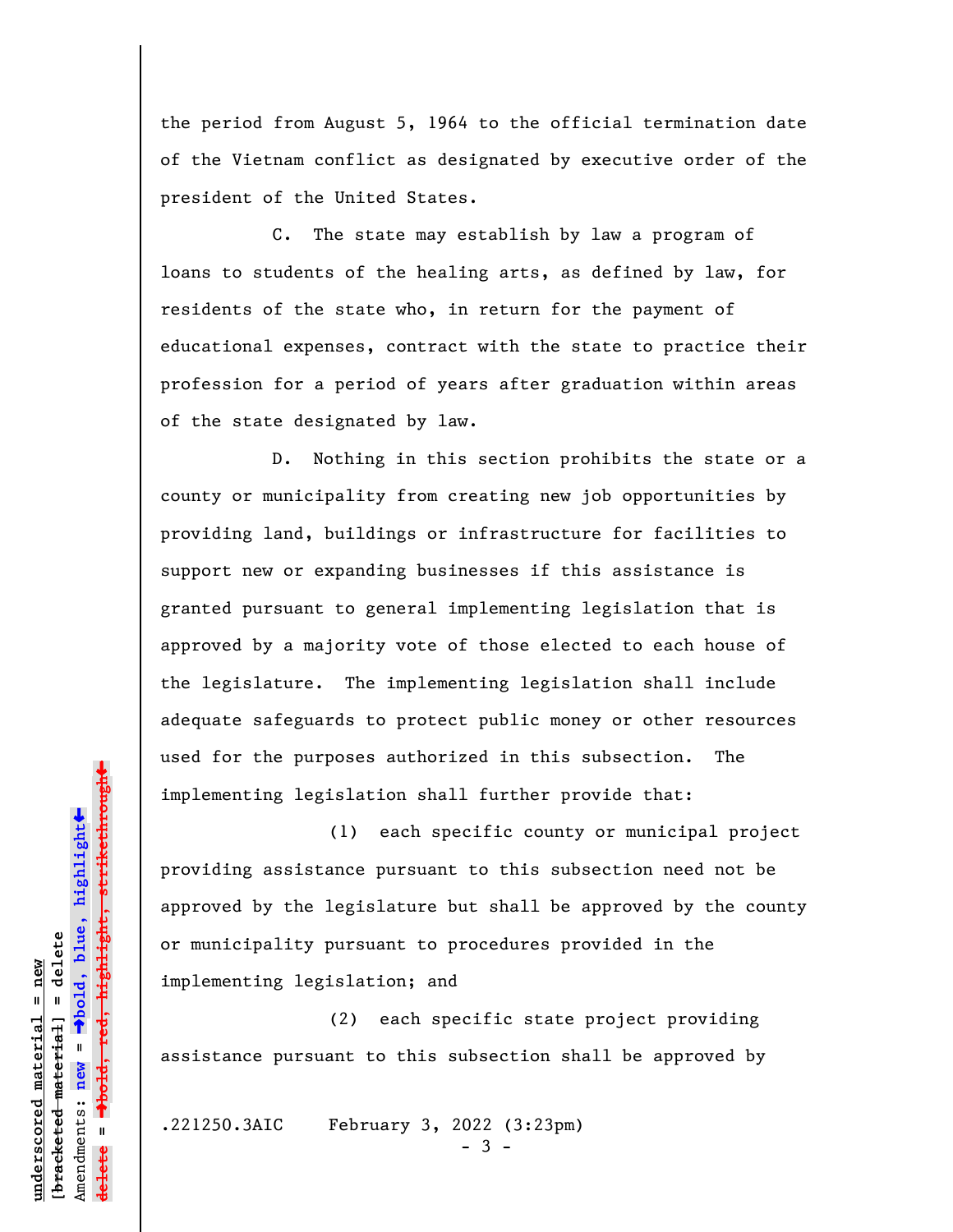law.

**underscored material = new [bracketed material] = delete**

bracketed material] = delete inderscored material = new

Amendments: **new** =

Amendments: new

 $\mathbf{I}$ 

**delete =**

º**bold, blue, highlight**

º**bold, red, highlight, strikethrough**

highlight, strikethrough

 $\ddot{\bullet}$ 

»

E. Nothing in this section prohibits the state, or the instrumentality of the state designated by the legislature as the state's housing authority, or a county or a municipality from:

(1) donating or otherwise providing or paying a portion of the costs of land for the construction on it of affordable housing;

(2) donating or otherwise providing or paying a portion of the costs of construction or renovation of affordable housing or the costs of conversion or renovation of buildings into affordable housing; or

(3) providing or paying the costs of financing or infrastructure necessary to support affordable housing projects.

F. The provisions of Subsection E of this section are not self-executing. Before the described assistance may be provided, enabling legislation shall be enacted by a majority vote of the members elected to each house of the legislature. This enabling legislation shall:

(1) define "affordable housing";

(2) establish eligibility criteria for the recipients of land, buildings and infrastructure;

(3) contain provisions to ensure the successful completion of affordable housing projects supported by assistance authorized pursuant to Subsection E of this

.221250.3AIC February 3, 2022 (3:23pm)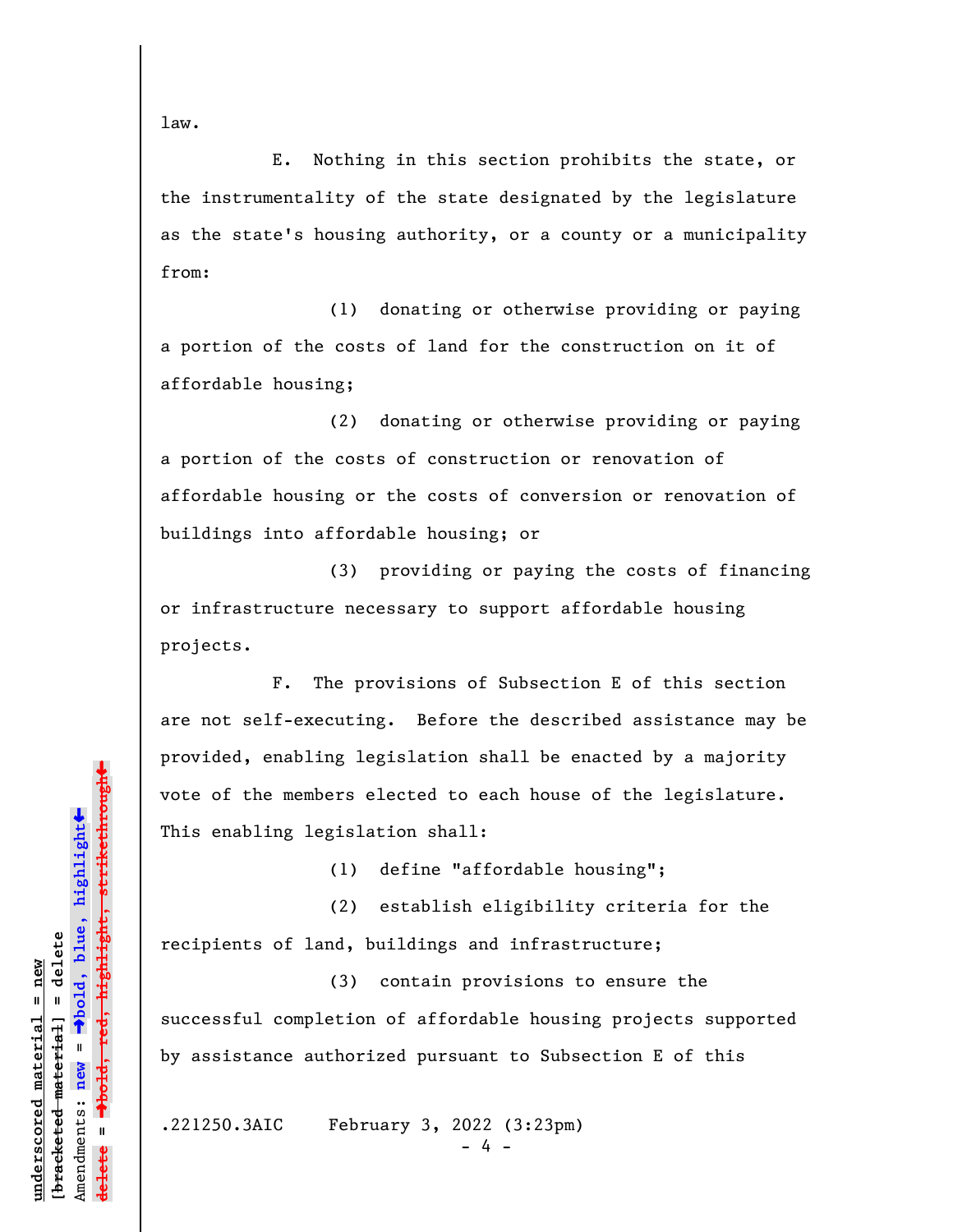section;

(4) require a county or municipality providing assistance pursuant to Subsection E of this section to give prior formal approval by ordinance for a specific affordable housing assistance grant and include in the ordinance the conditions of the grant;

(5) require prior approval by law of an affordable housing assistance grant by the state; and

(6) require the governing body of the instrumentality of the state, designated by the legislature as the state's housing authority, to give prior approval, by resolution, for affordable housing grants that are to be given by the instrumentality.

G. Nothing in this section prohibits the state from establishing a veterans' scholarship program, for military war veterans who are post-secondary students at educational institutions under the exclusive control of the state and who have exhausted all educational benefits offered by the United States department of defense or the United States department of veterans affairs, by exempting such veterans from the payment of tuition. For the purposes of this subsection, a "military war veteran" is any person who has been honorably discharged from the armed forces of the United States, who was a resident of New Mexico at the original time of entry into the armed forces or who has lived in New Mexico for ten years or more and who has been awarded a southwest Asia service medal, global war

.221250.3AIC February 3, 2022 (3:23pm)

 $-5 -$ 

» $\rightarrow$ bold, red, highlight, strikethrough º**bold, red, highlight, strikethrough**  $\ddot{\bullet}$ º**bold, blue, highlight**  $b$ racketed material] = delete **[bracketed material] = delete** inderscored material = new **underscored material = new** Amendments: **new** = Amendments: new = **delete =**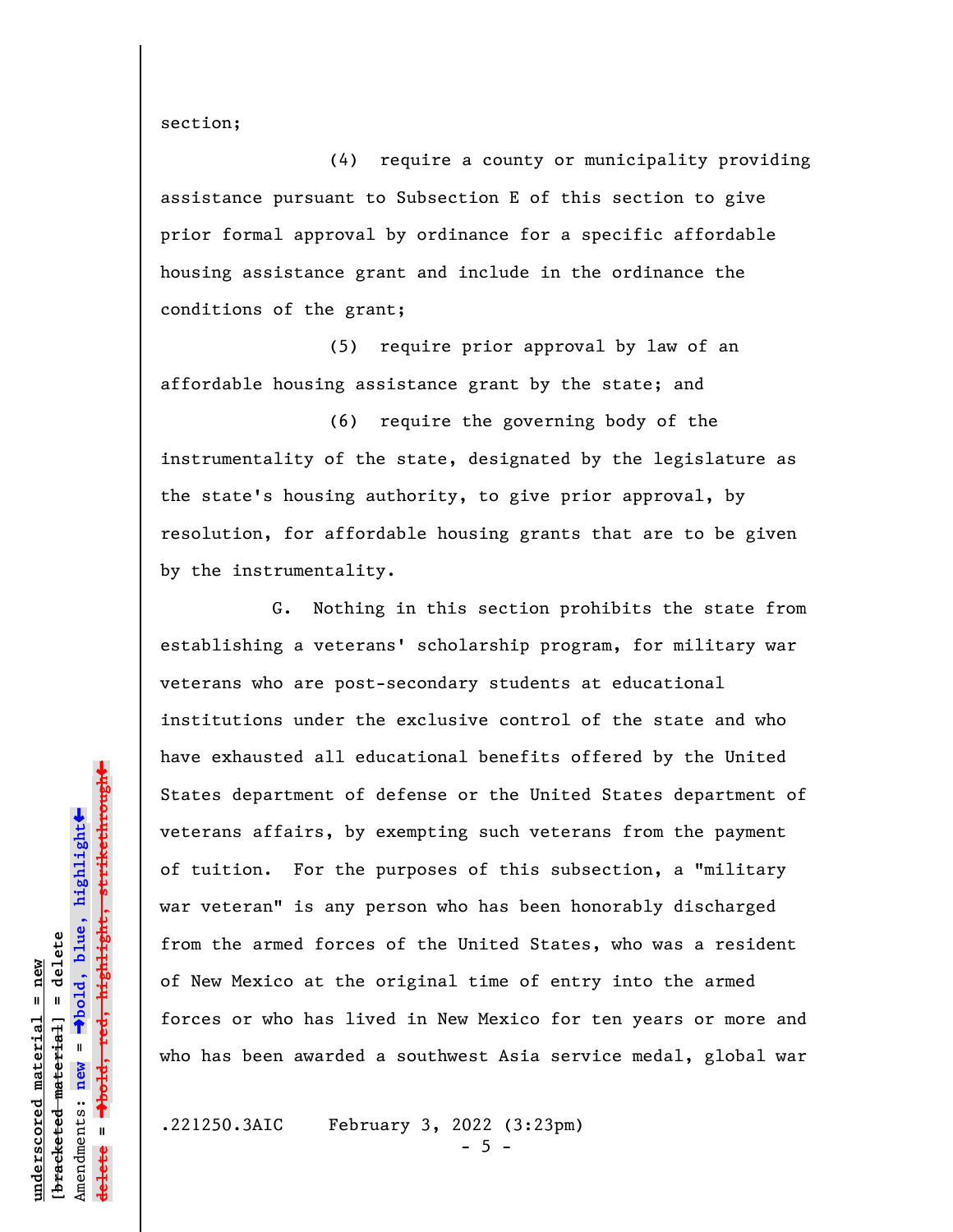on terror service medal, Iraq campaign medal, Afghanistan campaign medal or any other medal issued for service in the armed forces of this country in support of any United States military campaign or armed conflict as defined by congress or by presidential executive order or any other campaign medal issued for service after August 1, 1990 in the armed forces of the United States during periods of armed conflict as defined by congress or by executive order.

H. Nothing in this section prohibits the state from expending state funds or resources for the purpose of providing essential **HTPWC**º**household**»**HTPWC** services **HTPWC**º**primarily for residential purposes**»**HTPWC** if the assistance is granted pursuant to general implementing legislation approved by a majority vote of those elected to each house of the legislature. The implementing legislation shall provide for accessibility to essential **HTPWC**º**household**»**HTPWC** services primarily for residential purposes and include safeguards to protect public money and other public resources used for the purposes authorized in this subsection. As used in this subsection, "essential **HTPWC**º**household**»**HTPWC** services" means infrastructure that allows internet, energy, water, wastewater or other HTPWC $\rightarrow$ similar<br/>**+HTPWC** services as provided by law."

**SECTION 2.** The amendment proposed by this resolution shall be submitted to the people for their approval or rejection at the next regular election or at any special election prior to that date that may be called for that

.221250.3AIC February 3, 2022 (3:23pm)